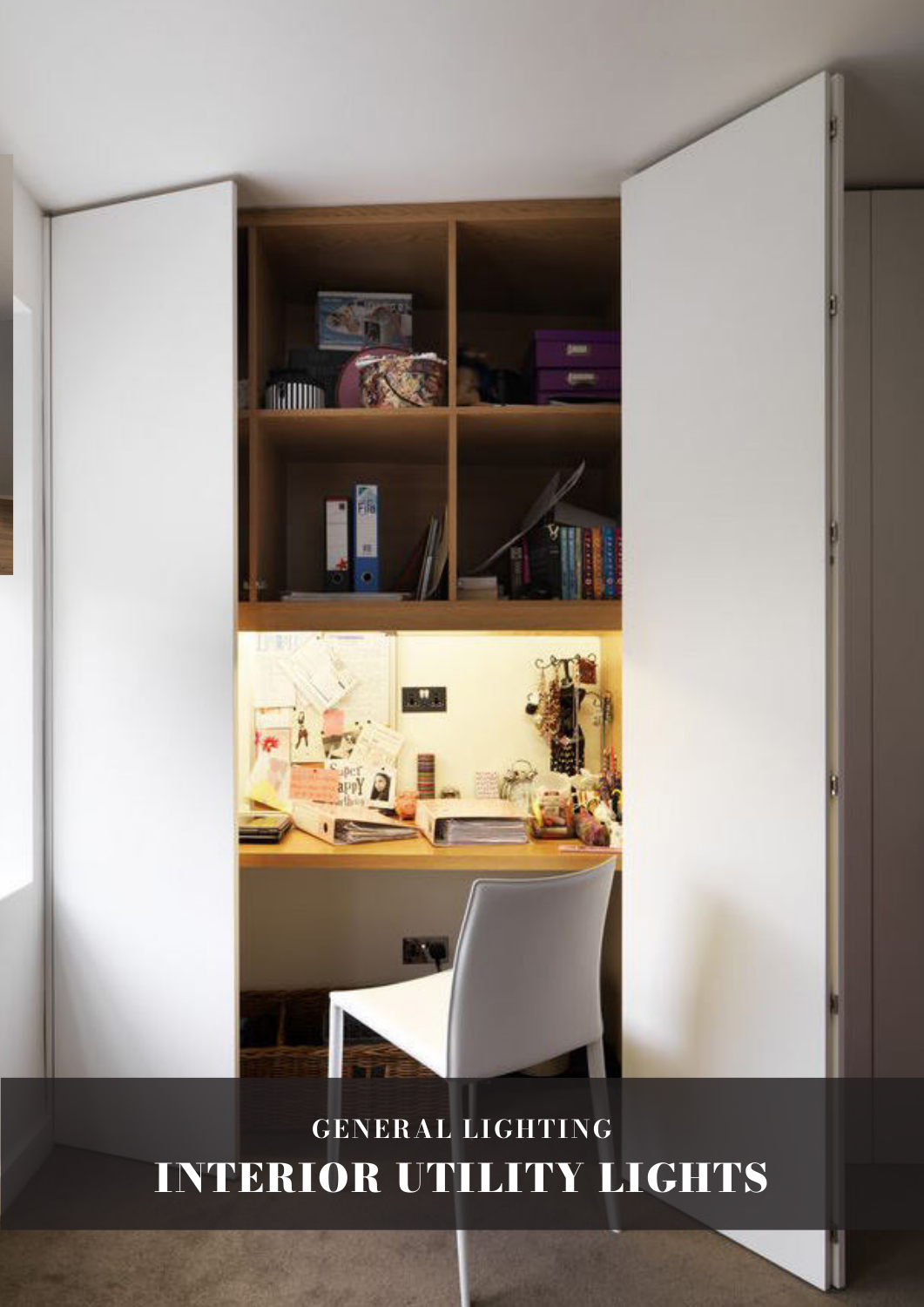# BATTENS Interior Utility Lights

- Interior LED surface mounted batten with inbuilt sensor
- Input voltage range: 220-240V AC 50/60Hz
- Material: Aluminium & PC
- LED chips: 480pcs SMD2835
- Power factor: ≥0.9
- Built in Microwave sensor
- CRI: 82
- Ambient temperature: -20 to 40°C
- Not suitable for dimming
- Suitable for 2-way switching
- Wired at one end (either rear or side cable entry)
- Mounting feet/spacer removeable





### **BATTENS001**



### **Inbuilt sensor:**

- The distance to operate the sensor: 5m
- $\bullet$  Sensor beam angle: 30 to 150 $^{\circ}$
- 4 different hold time modes
- Easy set-up switch



| Part No.          | <b>Description</b>                               | Kelvin | Lumens | Watt | <b>CRI</b> | <b>Dimensions</b> | Carton<br><b>QTY</b> |
|-------------------|--------------------------------------------------|--------|--------|------|------------|-------------------|----------------------|
| <b>BATTENS001</b> | BAT LED S/M WH with inbuilt Sensor<br>1200mm 4FT | 5000K  | 4500LM | 50W  | 82         | 1200x97x30mm      | 1/10                 |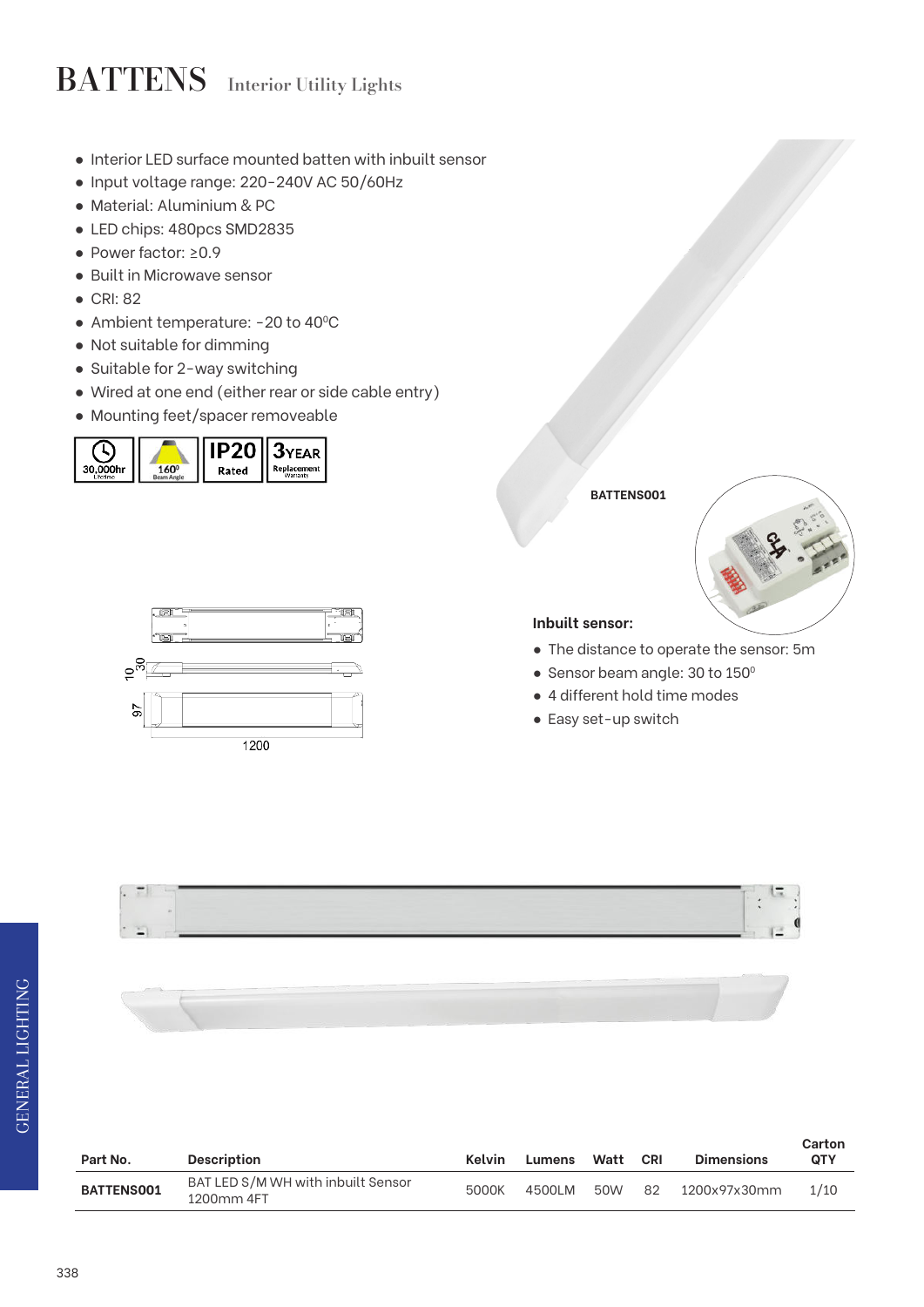### RAZORDM Interior Utility Lights **Tri-CCT**

- Interior LED dimmable Tri-CCT surface mounted battens
- Input voltage range: 220-240V AC 50/60Hz
- Constant current inbuilt driver included
- Housing: powder coated aluminium
- Diffuser: PC
- Heat sink: aluminium
- Tri-CCT (3000K/ 4000K/ 5000K) in one fitting
- LED chips: SMD2835
- Power factor: ≥0.9
- CRI: >80
- Ambient temperature: -20 to 40°C
- Suitable for dimming
- Suitable for 2-way switching
- Suitable for use with 3 wire motion or Microwave sensors



### **Tested & Recommended Dimmers:**

| <b>Brand</b>   | Part No.                      |
|----------------|-------------------------------|
| <b>DIGINET</b> | LEDSmart: MMDM/BP, MMDM/RT    |
| Clipsal        | Universal: 32ELEDM, 32E450UDM |
| <b>HPM</b>     | CAT400L, CAT400T              |





**Part No. Lumens LED Chips Watt CRI Length Width Depth Carton QTY 3000K 4000K 5000K RAZORDM001A** 1500LM 1700LM 1500LM 240pcs 2835 18W >80 600mm 75mm 31mm 1/10 **RAZORDM002A** 3000LM 3400LM 3000LM 480pcs 2835 36W >80 1200mm 75mm 31mm 1/10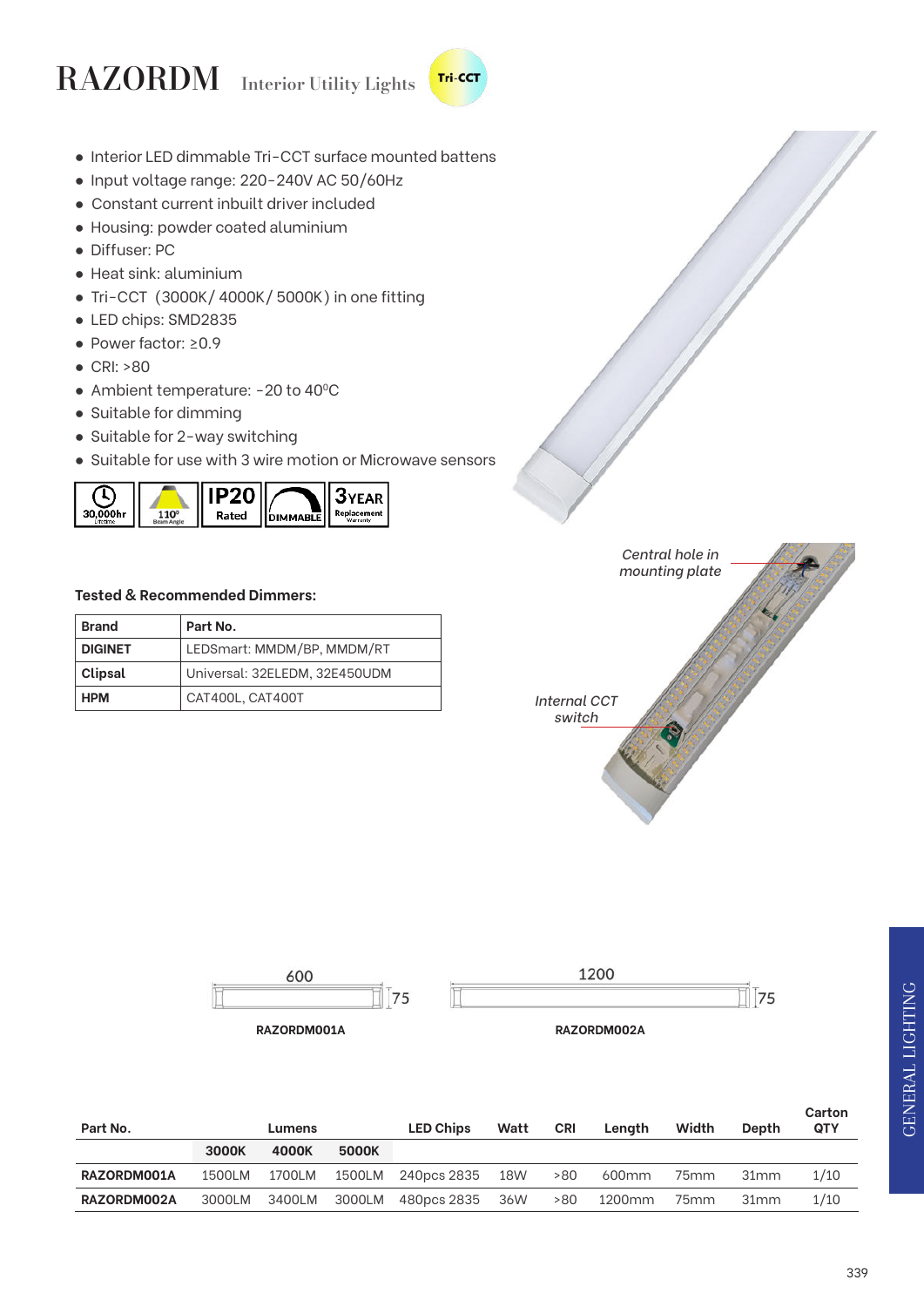# RAZORDMW Interior Utility Lights









| Part No.   | <b>Description</b>                                | Lumens |        |        | Watt       | <b>CRI</b> | Power<br>Factor | <b>Dimensions</b> | Carton<br>QTY |
|------------|---------------------------------------------------|--------|--------|--------|------------|------------|-----------------|-------------------|---------------|
|            |                                                   | 3000K  | 4000K  | 5000K  |            |            |                 |                   |               |
| RAZORDMW01 | BATTEN LED S/M WH DIMM<br>Central Hole 1700Lm TRI | 1500LM | 1700LM | 1500LM | <b>18W</b> | >80        | > 0.9           | 600x120mm         | 1/10          |
| RAZORDMW02 | BATTEN LED S/M WH DIMM<br>Central Hole 3400Lm TRI | 3000LM | 3400LM | 3000LM | 36W        | >80        | $\geq 0.9$      | 1200x120mm        | 1/10          |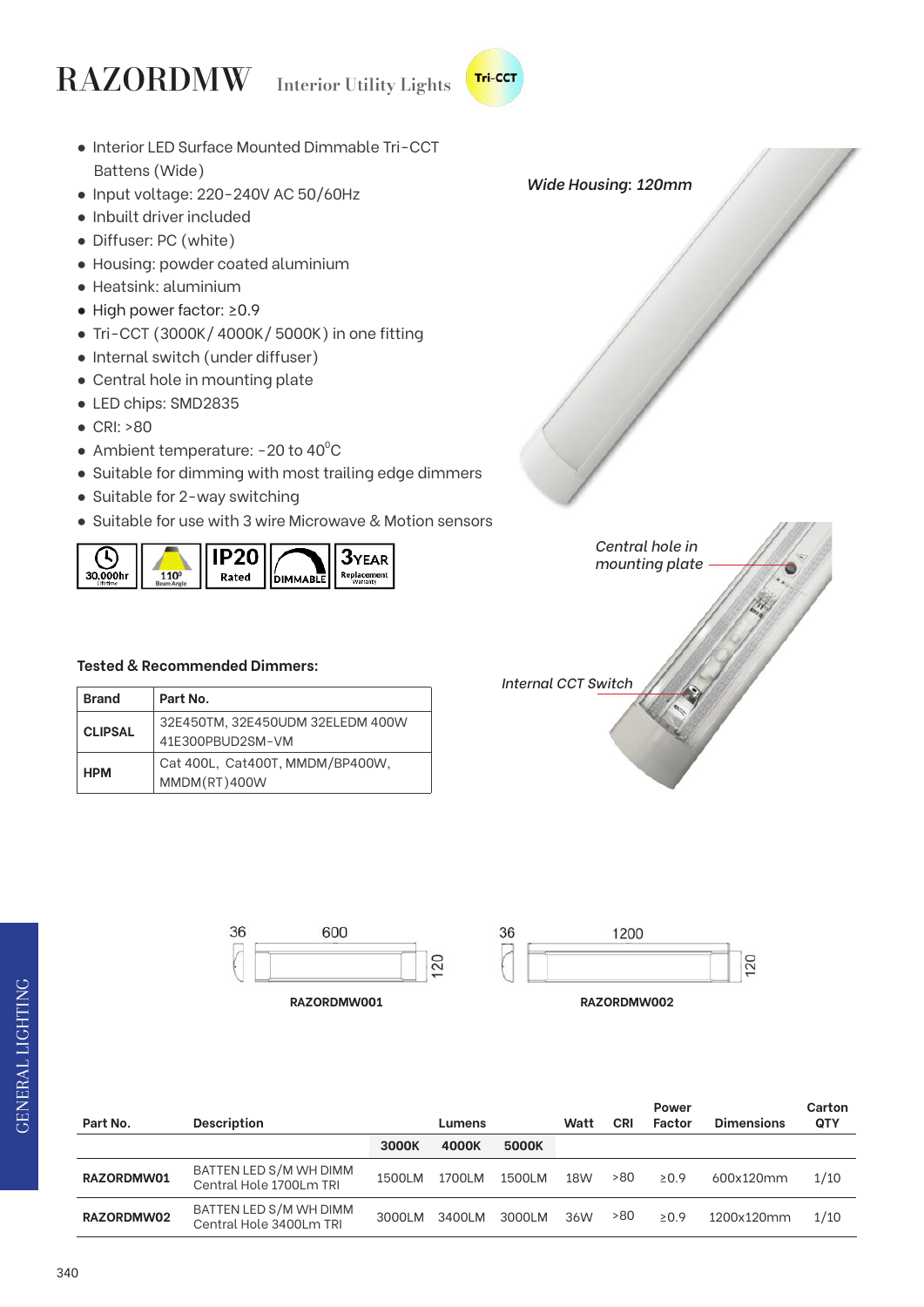# LINKTRI Interior Utility Lights



- Input voltage range: 220-240V AC 50/60Hz
- Inbuilt driver
- Housing: PC
- Mounting bracket: aluminium
- LED chips: SMD2835
- Tri-CCT in one fitting: 3000K / 4000K / 5700K
- Slide switch on side
- CRI: ≥80
- Power factor: >0.9
- Flex & plug and connecting cables sold separately
- Hardwire connecting cable and mounting bracket included in the box
- Not suitable for dimming
- Ambient temperature: -15 to 40°C
- Note: All LINKTRI models can be used together. Maximum connection wattage: 150W



**LINKTRICN**

**LINKTRIFP**

*15mm hardwire connecting cable included in the box*

 $\frac{1}{\sqrt{2}}$ 







Tri-CCT

**LINKTRI03**

| Part No.              | <b>Description</b>                                          |         | Lumens  |        | Watt | CRI | Width     | Length             | Depth            | Carton<br><b>QTY</b> |
|-----------------------|-------------------------------------------------------------|---------|---------|--------|------|-----|-----------|--------------------|------------------|----------------------|
|                       |                                                             | 3000K   | 4000K   | 5700K  |      |     |           |                    |                  |                      |
| LINKTRI01             | LINKABLE LED SLIM 4W TRI                                    | 380LM   | 420LM   | 400LM  | 4W   | 80  | 22.6mm    | 322mm              | 37 <sub>mm</sub> | 1/40                 |
| LINKTRIO <sub>2</sub> | LINK ABLE LED SLIM 9W TRI                                   | 855LM   | 945LM   | 900LM  | 9W   | 80  | 22.6mm    | 587 <sub>mm</sub>  | 37 <sub>mm</sub> | 1/40                 |
| LINKTRI03             | LINKABLE LED SLIM 18W TRI                                   | 1710I M | 1890I M | 1800LM | 18W  | 80  | $22.6$ mm | 1187 <sub>mm</sub> | 37 <sub>mm</sub> | 1/40                 |
| <b>LINKTRICN</b>      | LINKABLE LED SLIM CONNECTOR 220mm (22cm) FOR LINKTRI SERIES |         |         |        |      |     |           |                    |                  |                      |
| <b>LINKTRIFP</b>      | LINKABLE LED SLIM F&P 2 PIN 1.2M CABLE FOR LINKTRI SERIES.  |         |         |        |      |     |           |                    |                  |                      |